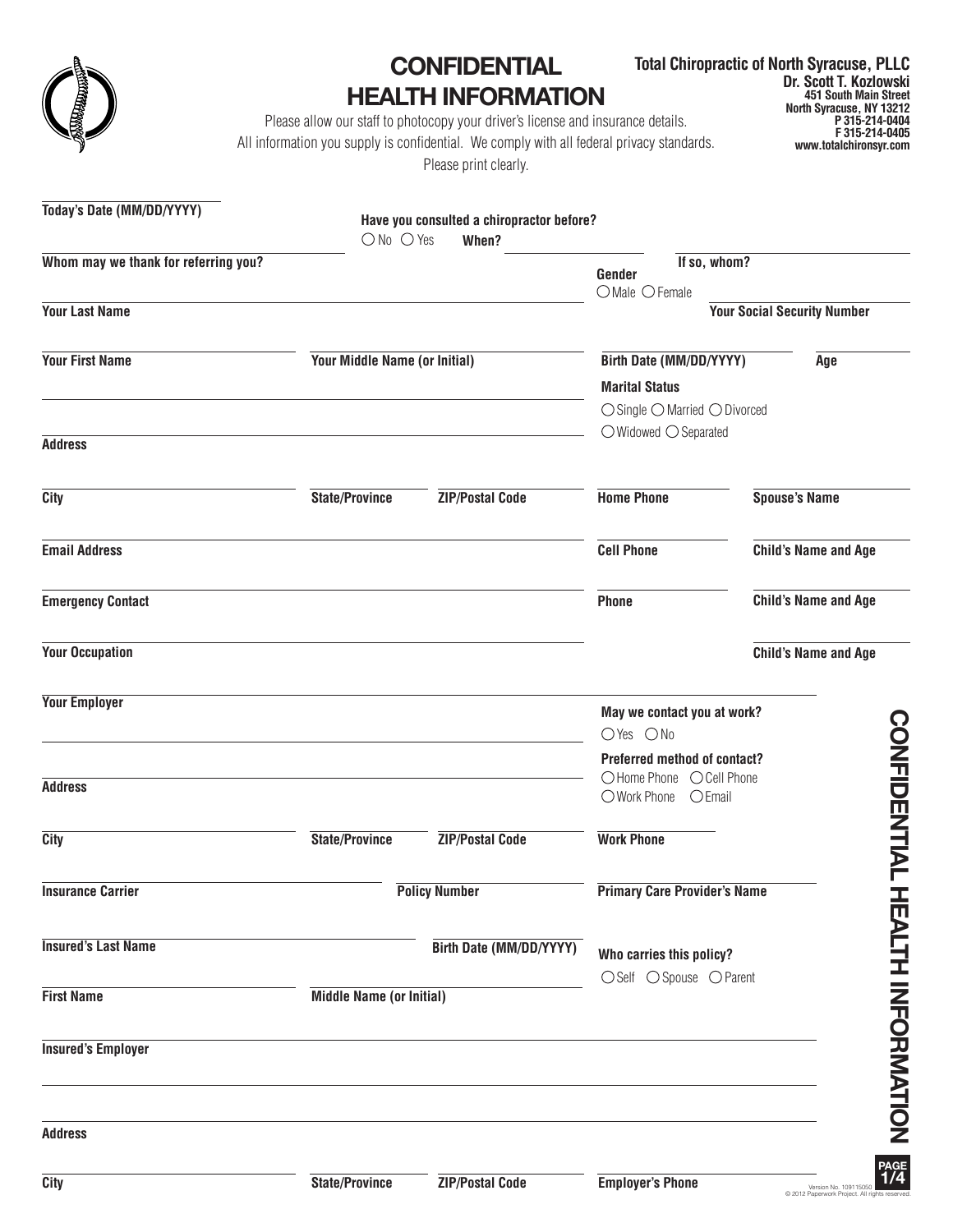**Patient name**

| 2. And are the result of (darken circle): O An accident or injury                                                                                                                                                                                                     |          |                                                                                      |   | $\bigcirc$ Work $\bigcirc$ Auto $\bigcirc$ Other                                                                              |                                                                                                                     |                                                                         |                                                                                                                                                                                                                                      |                 |                                                   |
|-----------------------------------------------------------------------------------------------------------------------------------------------------------------------------------------------------------------------------------------------------------------------|----------|--------------------------------------------------------------------------------------|---|-------------------------------------------------------------------------------------------------------------------------------|---------------------------------------------------------------------------------------------------------------------|-------------------------------------------------------------------------|--------------------------------------------------------------------------------------------------------------------------------------------------------------------------------------------------------------------------------------|-----------------|---------------------------------------------------|
|                                                                                                                                                                                                                                                                       |          |                                                                                      |   | $\bigcirc$ A worsening long-term problem<br>$\bigcirc$ An interest in: $\bigcirc$ Wellness $\bigcirc$ Other                   |                                                                                                                     |                                                                         | <u> 1980 - Jan Stein Stein Stein Stein Stein Stein Stein Stein Stein Stein Stein Stein Stein Stein Stein Stein S</u>                                                                                                                 |                 |                                                   |
| 3. Onset (When did you first notice<br>your current symptoms?)                                                                                                                                                                                                        |          | current symptoms?)<br>$\mathbf{O}\bigcirc\bigcirc\bigcirc\bigcirc\bigcirc$<br>Absent |   | 4. Intensity (How extreme are your<br>. )10<br>Uncomfortable<br>Agonizing                                                     | 5. Duration and Timing (When did it start and how often do you feel it?)<br>○ Constant ○ Comes and goes. How Often? |                                                                         |                                                                                                                                                                                                                                      |                 |                                                   |
| 6. Quality of symptoms (What does 7. Location (Where does it hurt?)<br>it feel like?)                                                                                                                                                                                 |          | "0" for current condition                                                            |   | Circle the area(s) on the illustration.                                                                                       | 8. Radiation (Does it affect other areas of your body? To what areas does the<br>pain radiate, shoot or travel.)    |                                                                         |                                                                                                                                                                                                                                      |                 |                                                   |
| O Numbness<br>$\bigcirc$ Tingling                                                                                                                                                                                                                                     |          |                                                                                      |   | "X" for conditions experienced in the past                                                                                    |                                                                                                                     |                                                                         |                                                                                                                                                                                                                                      |                 |                                                   |
| ◯ Stiffness                                                                                                                                                                                                                                                           |          |                                                                                      |   |                                                                                                                               | 9. Aggravating or relieving factors (What makes it better or worse, such as                                         |                                                                         |                                                                                                                                                                                                                                      |                 |                                                   |
| $\bigcirc$ Dull                                                                                                                                                                                                                                                       |          |                                                                                      |   |                                                                                                                               | time of day, movements, certain activities, etc.)                                                                   |                                                                         |                                                                                                                                                                                                                                      |                 |                                                   |
| $\bigcirc$ Aching                                                                                                                                                                                                                                                     |          |                                                                                      |   |                                                                                                                               | What tends to worsen                                                                                                |                                                                         |                                                                                                                                                                                                                                      |                 |                                                   |
| $\bigcirc$ Cramps                                                                                                                                                                                                                                                     |          |                                                                                      |   |                                                                                                                               | the problem?<br>What tends to lessen                                                                                |                                                                         |                                                                                                                                                                                                                                      |                 |                                                   |
| $\bigcirc$ Nagging                                                                                                                                                                                                                                                    |          |                                                                                      |   |                                                                                                                               | the problem?                                                                                                        |                                                                         |                                                                                                                                                                                                                                      |                 |                                                   |
| $\bigcirc$ Sharp                                                                                                                                                                                                                                                      |          |                                                                                      | 縊 |                                                                                                                               | 10. Prior interventions (What have you done to relieve the symptoms?)                                               |                                                                         |                                                                                                                                                                                                                                      |                 |                                                   |
| $\bigcirc$ Burning                                                                                                                                                                                                                                                    |          |                                                                                      |   |                                                                                                                               | $\bigcirc$ Prescription medication $\bigcirc$ Surgery                                                               |                                                                         | $\bigcirc$ Ice                                                                                                                                                                                                                       |                 |                                                   |
| $\bigcirc$ Shooting                                                                                                                                                                                                                                                   |          |                                                                                      |   |                                                                                                                               | $\bigcirc$ Over-the-counter drugs                                                                                   | $\bigcirc$ Acupuncture                                                  | ◯ Heat                                                                                                                                                                                                                               |                 |                                                   |
| $\bigcirc$ Throbbing                                                                                                                                                                                                                                                  |          |                                                                                      |   |                                                                                                                               | $\bigcirc$ Homeopathic remedies                                                                                     | $\bigcirc$ Chiropractic                                                 | Other <b>contract of the contract of the contract of the contract of the contract of the contract of the contract of the contract of the contract of the contract of the contract of the contract of the contract of the contrac</b> |                 |                                                   |
| ◯ Stabbing                                                                                                                                                                                                                                                            |          |                                                                                      |   |                                                                                                                               | $\bigcirc$ Physical therapy                                                                                         | $\bigcirc$ Massage                                                      |                                                                                                                                                                                                                                      |                 |                                                   |
| $\bigcirc$ Other                                                                                                                                                                                                                                                      |          |                                                                                      |   |                                                                                                                               |                                                                                                                     |                                                                         |                                                                                                                                                                                                                                      |                 |                                                   |
| 12. How does your current condition interfere with your:<br>Work or career:                                                                                                                                                                                           |          |                                                                                      |   | <u> 1989 - Johann Stoff, deutscher Stoff, der Stoff, der Stoff, der Stoff, der Stoff, der Stoff, der Stoff, der S</u>         |                                                                                                                     |                                                                         |                                                                                                                                                                                                                                      |                 | <b>Consultation Notes</b>                         |
| <b>Recreational activities:</b>                                                                                                                                                                                                                                       |          |                                                                                      |   | <u> 1980 - Johann Barn, fransk politik (f. 1980)</u>                                                                          |                                                                                                                     |                                                                         |                                                                                                                                                                                                                                      |                 |                                                   |
| <b>Household responsibilities:</b>                                                                                                                                                                                                                                    |          |                                                                                      |   | <u> 1980 - Johann Stein, marwolaethau a bhann an t-Amhair an t-Amhair an t-Amhair an t-Amhair an t-Amhair an t-A</u>          |                                                                                                                     |                                                                         |                                                                                                                                                                                                                                      |                 |                                                   |
| <b>Personal relationships:</b>                                                                                                                                                                                                                                        |          |                                                                                      |   |                                                                                                                               |                                                                                                                     |                                                                         |                                                                                                                                                                                                                                      |                 |                                                   |
| 13. Review of Systems<br>Chiropractic care focuses on the integrity of your nervous system, which controls and regulates your entire body. Please darken the circle beside any condition that you've<br><b>Had</b> or currently <b>Have</b> and initial to the right. |          |                                                                                      |   |                                                                                                                               |                                                                                                                     |                                                                         |                                                                                                                                                                                                                                      |                 |                                                   |
| a. Musculoskeletal<br>Had Have                                                                                                                                                                                                                                        | Had Have |                                                                                      |   | Had Have                                                                                                                      | Had Have                                                                                                            | <b>Had Have</b>                                                         | <b>Had Have</b>                                                                                                                                                                                                                      | NONE $\bigcirc$ |                                                   |
| $\circ$ $\circ$ O Osteoporosis                                                                                                                                                                                                                                        |          | $\bigcirc$ $\bigcirc$ Arthritis                                                      |   | $\circ$ $\circ$ Scoliosis                                                                                                     | $\bigcirc$ $\bigcirc$ Neck pain                                                                                     | $\bigcirc$ $\bigcirc$ Back problems $\bigcirc$ $\bigcirc$ Hip disorders |                                                                                                                                                                                                                                      |                 |                                                   |
| $\bigcirc$ $\bigcirc$ Knee injuries<br>b. Neurological                                                                                                                                                                                                                |          |                                                                                      |   | $\circ$ $\circ$ Foot/ankle pain $\circ$ $\circ$ Shoulder problems $\circ$ $\circ$ Elbow/wrist pain $\circ$ $\circ$ TMJ issues |                                                                                                                     |                                                                         | $\bigcirc$ $\bigcirc$ Poor posture                                                                                                                                                                                                   | Initials $-$    |                                                   |
| <b>Had Have</b>                                                                                                                                                                                                                                                       | Had Have |                                                                                      |   | Had Have                                                                                                                      | Had Have                                                                                                            | Had Have                                                                | <b>Had Have</b>                                                                                                                                                                                                                      | NONE $\bigcirc$ |                                                   |
| $\bigcirc$ $\bigcirc$ Anxiety                                                                                                                                                                                                                                         |          | $\bigcirc$ $\bigcirc$ Depression                                                     |   | $\bigcirc$ $\bigcirc$ Headache                                                                                                | $\bigcirc$ $\bigcirc$ Dizziness                                                                                     | $\bigcirc$ $\bigcirc$ Pins and<br>needles                               | $\bigcirc$ $\bigcirc$ Numbness                                                                                                                                                                                                       | Initials $-$    |                                                   |
| c. Cardiovascular<br>Had Have                                                                                                                                                                                                                                         | Had Have |                                                                                      |   | Had Have                                                                                                                      | Had Have                                                                                                            | <b>Had Have</b>                                                         | <b>Had Have</b>                                                                                                                                                                                                                      | NONE $\bigcirc$ |                                                   |
| $\bigcirc$ $\bigcirc$ High blood<br>pressure                                                                                                                                                                                                                          |          | $\bigcirc$ $\bigcirc$ Low blood<br>pressure                                          |   | $\bigcirc$ $\bigcirc$ High cholesterol                                                                                        | $\circ$ $\circ$ Poor circulation                                                                                    | $\circ$ $\circ$ Angina                                                  | $\bigcirc$ $\bigcirc$ Excessive<br>bruising                                                                                                                                                                                          | Initials        |                                                   |
| d. Respiratory                                                                                                                                                                                                                                                        |          |                                                                                      |   |                                                                                                                               |                                                                                                                     |                                                                         |                                                                                                                                                                                                                                      |                 |                                                   |
| Had Have<br>$\bigcirc$ $\bigcirc$ Asthma                                                                                                                                                                                                                              | Had Have | $\circ$ $\circ$ Apnea                                                                |   | Had Have<br>$\circ$ $\circ$ Emphysema                                                                                         | Had Have<br>$\bigcirc$ $\bigcirc$ Hay fever                                                                         | Had Have<br>$\bigcirc$ $\bigcirc$ Shortness                             | Had Have<br>$\circ$ $\circ$ Pneumonia                                                                                                                                                                                                | NONE $\bigcirc$ |                                                   |
| e. Digestive                                                                                                                                                                                                                                                          |          |                                                                                      |   |                                                                                                                               |                                                                                                                     | of breath                                                               |                                                                                                                                                                                                                                      | Initials _      |                                                   |
| Had Have                                                                                                                                                                                                                                                              | Had Have |                                                                                      |   | Had Have                                                                                                                      | Had Have                                                                                                            | Had Have                                                                | Had Have                                                                                                                                                                                                                             | NONE $\bigcirc$ |                                                   |
| $\circ$ $\circ$ Anorexia/bulimia $\circ$ $\circ$ Ulcer<br>f. Sensory                                                                                                                                                                                                  |          |                                                                                      |   | $\circ$ $\circ$ $\circ$ Food sensitivities $\circ$ $\circ$ Heartburn                                                          |                                                                                                                     | $\circ$ $\circ$ Constipation                                            | $\bigcirc$ $\bigcirc$ Diarrhea                                                                                                                                                                                                       | Initials _      | <b>Doctor's Initials</b>                          |
| Had Have                                                                                                                                                                                                                                                              | Had Have |                                                                                      |   | Had Have                                                                                                                      | Had Have                                                                                                            | Had Have                                                                | Had Have                                                                                                                                                                                                                             | NONE $\bigcirc$ | <b>Total Chiropractic</b>                         |
| $\circ$ O Blurred vision $\circ$ O Ringing in ears $\circ$ O Hearing loss<br>g. Skin                                                                                                                                                                                  |          |                                                                                      |   |                                                                                                                               | $\circ$ $\circ$ Chronic ear<br>infection                                                                            | $\circ$ $\circ$ Loss of smell $\circ$ $\circ$ Loss of taste             |                                                                                                                                                                                                                                      | Initials        | of North Syracuse, PLLC<br>Dr. Scott T. Kozlowski |
| Had Have                                                                                                                                                                                                                                                              | Had Have |                                                                                      |   | Had Have                                                                                                                      | Had Have                                                                                                            | Had Have                                                                | Had Have                                                                                                                                                                                                                             | NONE $\bigcirc$ | PAG                                               |
| $\bigcirc$ $\bigcirc$ Skin cancer                                                                                                                                                                                                                                     |          | $\bigcirc$ $\bigcirc$ Psoriasis                                                      |   | $\bigcirc$ $\bigcirc$ Eczema                                                                                                  | $\bigcirc$ $\bigcirc$ Acne                                                                                          | $\bigcirc$ $\bigcirc$ Hair loss                                         | $\bigcirc$ $\bigcirc$ Rash                                                                                                                                                                                                           | Initials        | 2/4<br>Version No. 109115050                      |
|                                                                                                                                                                                                                                                                       |          |                                                                                      |   |                                                                                                                               |                                                                                                                     |                                                                         |                                                                                                                                                                                                                                      |                 | C 2012 Paperwork Project. All rights reser        |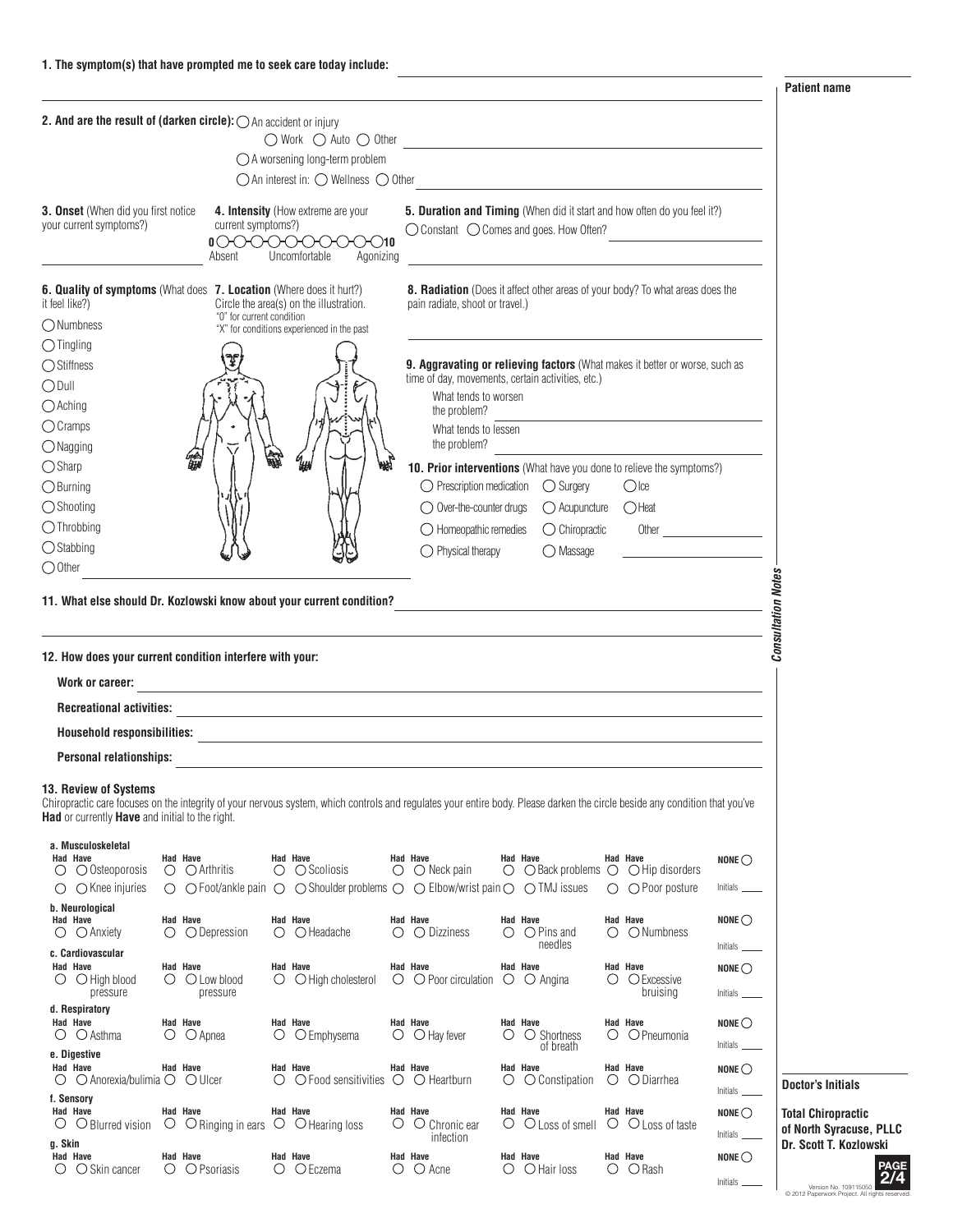|          | h. Endocrine<br><b>Had Have</b>                                                                                                                                                                                                                                                                                                                                                                     | <b>Had Have</b>                                                                                                                                                                       |                                                                                                                              | Had Have                                                                                                                                                                                                                         |                                                                                                                            | <b>Had Have</b>                                                                    |                                                                                                                                                                                                                                                                                      |                    | Had Have                                                                                                                                                                                                                                                                                                                                                                                                                                                                                                                                                                     |                                                                                                                                                                                   | <b>Had Have</b>                                                                                                                                                                                                                                                                                         |                                                                                                                                                                             | NONE $\bigcirc$                                                                                                   | <b>Patient name</b>                               |
|----------|-----------------------------------------------------------------------------------------------------------------------------------------------------------------------------------------------------------------------------------------------------------------------------------------------------------------------------------------------------------------------------------------------------|---------------------------------------------------------------------------------------------------------------------------------------------------------------------------------------|------------------------------------------------------------------------------------------------------------------------------|----------------------------------------------------------------------------------------------------------------------------------------------------------------------------------------------------------------------------------|----------------------------------------------------------------------------------------------------------------------------|------------------------------------------------------------------------------------|--------------------------------------------------------------------------------------------------------------------------------------------------------------------------------------------------------------------------------------------------------------------------------------|--------------------|------------------------------------------------------------------------------------------------------------------------------------------------------------------------------------------------------------------------------------------------------------------------------------------------------------------------------------------------------------------------------------------------------------------------------------------------------------------------------------------------------------------------------------------------------------------------------|-----------------------------------------------------------------------------------------------------------------------------------------------------------------------------------|---------------------------------------------------------------------------------------------------------------------------------------------------------------------------------------------------------------------------------------------------------------------------------------------------------|-----------------------------------------------------------------------------------------------------------------------------------------------------------------------------|-------------------------------------------------------------------------------------------------------------------|---------------------------------------------------|
|          | $\circ$ $\circ$ Thyroid issues<br>i. Genitourinary                                                                                                                                                                                                                                                                                                                                                  | $\circ$                                                                                                                                                                               | $\bigcirc$ Immune<br>disorders                                                                                               | $\bigcirc$ Hypoglycemia<br>Ő                                                                                                                                                                                                     | Ő                                                                                                                          |                                                                                    | $\circ$ Frequent<br>infection                                                                                                                                                                                                                                                        | $\circ$            | $\bigcirc$ Swollen glands $\bigcirc$ $\bigcirc$ Low energy                                                                                                                                                                                                                                                                                                                                                                                                                                                                                                                   |                                                                                                                                                                                   |                                                                                                                                                                                                                                                                                                         |                                                                                                                                                                             | Initials                                                                                                          |                                                   |
| $\circ$  | Had Have<br>$\bigcirc$ Kidney stones                                                                                                                                                                                                                                                                                                                                                                | Had Have<br>$\circ$ $\circ$ Infertility                                                                                                                                               |                                                                                                                              | Had Have<br>$\circ$<br>$\bigcirc$ Bedwetting                                                                                                                                                                                     | $\circ$                                                                                                                    | Had Have                                                                           | O Prostate issues                                                                                                                                                                                                                                                                    | $\circ$            | Had Have<br>$\bigcirc$ Erectile                                                                                                                                                                                                                                                                                                                                                                                                                                                                                                                                              | $\circ$                                                                                                                                                                           | Had Have<br>O PMS symptoms                                                                                                                                                                                                                                                                              |                                                                                                                                                                             | $NOTE$                                                                                                            |                                                   |
|          | j. Constitutional                                                                                                                                                                                                                                                                                                                                                                                   |                                                                                                                                                                                       |                                                                                                                              |                                                                                                                                                                                                                                  |                                                                                                                            |                                                                                    |                                                                                                                                                                                                                                                                                      |                    | dysfunction                                                                                                                                                                                                                                                                                                                                                                                                                                                                                                                                                                  |                                                                                                                                                                                   |                                                                                                                                                                                                                                                                                                         |                                                                                                                                                                             | Initials _                                                                                                        |                                                   |
| $\circ$  | <b>Had Have</b><br>$\bigcirc$ Fainting                                                                                                                                                                                                                                                                                                                                                              | <b>Had Have</b><br>O                                                                                                                                                                  | O Low libido                                                                                                                 | <b>Had Have</b><br>$\bigcirc$ Poor appetite<br>$\bigcirc$                                                                                                                                                                        |                                                                                                                            | Had Have                                                                           | $\bigcirc$ $\bigcirc$ Fatigue                                                                                                                                                                                                                                                        | $\left($ $\right)$ | <b>Had Have</b><br>$\bigcirc$ Sudden weight $\bigcirc$<br>gain/loss (circle one)                                                                                                                                                                                                                                                                                                                                                                                                                                                                                             |                                                                                                                                                                                   | Had Have<br>◯ Weakness                                                                                                                                                                                                                                                                                  |                                                                                                                                                                             | NONE $\bigcirc$<br>Initials _                                                                                     | $\bigcirc$ All other systems negative             |
|          | Past Personal, Family and Social History<br>Please identify your past health history, including accidents, injuries, illnesses and treatments. Please complete each section fully.                                                                                                                                                                                                                  |                                                                                                                                                                                       |                                                                                                                              |                                                                                                                                                                                                                                  |                                                                                                                            |                                                                                    |                                                                                                                                                                                                                                                                                      |                    |                                                                                                                                                                                                                                                                                                                                                                                                                                                                                                                                                                              |                                                                                                                                                                                   |                                                                                                                                                                                                                                                                                                         |                                                                                                                                                                             |                                                                                                                   |                                                   |
| PERSONAL | 14. Illnesses<br>Check the illnesses you have Had in the past or Have now.<br>Had Have<br>$\bigcirc$<br><b>AIDS</b><br>$\bigcirc$<br>$\bigcirc$<br>$\bigcirc$<br>O<br>$\bigcirc$<br>O<br>$\bigcirc$<br>$\bigcirc$<br>O<br>$\bigcirc$<br>$\cup$<br>О<br>$\bigcirc$<br>$\bigcirc$<br>O<br>$\bigcirc$<br>$\bigcirc$<br>Gout<br>$\bigcirc$<br>$\bigcirc$<br>$\bigcirc$<br>$\bigcirc$<br>$\bigcirc$<br>О | Alcoholism<br>Allergies<br>Arteriosclerosis<br>Cancer<br>Chicken pox<br><b>Diabetes</b><br>Epilepsy<br>Glaucoma<br>Goiter<br>Heart disease<br><b>Hepatitis</b><br><b>HIV Positive</b> | Had Have<br>$\bigcirc$<br>O<br>$\bigcirc$<br>$\bigcirc$<br>$\bigcirc$<br>$\bigcirc$<br>$\bigcirc$                            | Tuberculosis<br>Typhoid fever<br>Ulcer<br>Other:                                                                                                                                                                                 |                                                                                                                            | O<br>O<br>O<br>$\bigcirc$<br>O<br>$\bigcirc$<br>$\bigcirc$<br>$\bigcirc$<br>O<br>O | 15. Operations<br>Surgical interventions, which may or<br>may not have included hospitalization.<br>Appendix removal<br>Bypass surgery<br>Cancer<br>Cosmetic surgery<br>Elective surgery: _______<br>Eye surgery<br>Hysterectomy<br>Pacemaker<br>Spine<br>Tonsillectomy<br>Vasectomy |                    |                                                                                                                                                                                                                                                                                                                                                                                                                                                                                                                                                                              | Past<br>O<br>$\bigcirc$<br>$\bigcirc$<br>$\bigcirc$<br>$\bigcirc$<br>$\bigcirc$<br>$\bigcirc$<br>$\bigcirc$<br>$\bigcirc$<br>$\bigcirc$<br>$\bigcirc$<br>$\bigcirc$<br>$\bigcirc$ | 16. Treatments<br>Check the ones you've received in the<br>Past or are receiving Currently.<br>Currently<br>$\circlearrowright$<br>$\bigcirc$<br>$\bigcirc$<br>$\bigcirc$<br>$\bigcirc$<br>$\bigcirc$<br>$\bigcirc$<br>$\bigcirc$<br>$\bigcirc$<br>$\bigcirc$<br>$\bigcirc$<br>$\bigcirc$<br>$\bigcirc$ | Acupuncture<br>Antibiotics<br>Birth control pills<br>Chemotherapy<br>Chiropractic care<br>Dialysis<br>Herbs<br>Homeopathy<br>Inhaler<br>Massage therapy<br>Physical therapy | <b>Blood transfusions</b><br>Hormone replacement                                                                  |                                                   |
|          | ∩<br>$\bigcirc$<br>$\bigcirc$<br>С<br>$\bigcirc$<br>O<br>$\bigcirc$<br>$\bigcirc$<br>C<br>$\bigcirc$<br>$\bigcirc$<br>$\bigcirc$<br>С.<br>$\bigcirc$<br>O                                                                                                                                                                                                                                           | Malaria<br><b>Measles</b><br><b>Multiple Sclerosis</b><br><b>Mumps</b><br>Polio<br>Rheumatic fever<br>Scarlet fever<br>Sexually transmitted disease<br>Stroke                         |                                                                                                                              | 17. Injuries<br>Have you ever<br>$\left(\right)$<br>$\bigcirc$                                                                                                                                                                   | Had a fractured or broken bone<br>Had a spine or nerve disorder<br>Been knocked unconscious<br>Been injured in an accident | $\bigcirc$                                                                         | Ő<br>$\bigcirc$<br>$\bigcirc$<br>Received a tattoo<br>$\bigcirc$<br>Had a body piercing                                                                                                                                                                                              |                    | Used a crutch or other support<br>Used neck or back bracing                                                                                                                                                                                                                                                                                                                                                                                                                                                                                                                  | $\bigcirc$<br>List:<br>$\bigcirc$                                                                                                                                                 | ◯<br>$\bigcirc$                                                                                                                                                                                                                                                                                         | Medications<br>(prescription and<br>over-the-counter):                                                                                                                      | Nutritional supplements:                                                                                          | <b>Consultation Notes</b>                         |
|          | 18. Family History<br>Some health issues are hereditary. Tell Dr. Kozlowski about the health of your immediate family members.                                                                                                                                                                                                                                                                      |                                                                                                                                                                                       |                                                                                                                              |                                                                                                                                                                                                                                  |                                                                                                                            |                                                                                    |                                                                                                                                                                                                                                                                                      |                    |                                                                                                                                                                                                                                                                                                                                                                                                                                                                                                                                                                              |                                                                                                                                                                                   |                                                                                                                                                                                                                                                                                                         |                                                                                                                                                                             |                                                                                                                   |                                                   |
| FAMILY   | <b>Relative</b><br>Mother<br>Father<br>Sister 1<br>Sister 2<br>Brother 1<br>Brother 2                                                                                                                                                                                                                                                                                                               | <u> 1999 - Johann Barnett, f</u>                                                                                                                                                      | Age (If living) State of health<br>$\bigcirc$<br>$\bigcirc$<br>$\bigcirc$<br>$\bigcirc$<br>$\circlearrowright$<br>$\bigcirc$ | Good Poor<br>$\bigcirc$<br>$\circ$<br>$\circlearrowright$<br>$\left(\begin{array}{c} \end{array}\right)$<br>$\circ$<br>$\circ$ $\circ$<br>$\bigcirc$                                                                             |                                                                                                                            |                                                                                    | <b>Illnesses</b>                                                                                                                                                                                                                                                                     |                    | <u> 1980 - Jan Barnett, fransk politiker (d. 1980)</u><br><u> 1990 - Jan Barnett, fransk politik (f. 1980)</u><br><u> 1989 - Johann Marie Barn, mars an t-Amerikaansk politiker († 1908)</u><br><u> 1999 - Johann John Stone, mars et al. (1999)</u><br><u> 1980 - Johann Barn, mars eta bainar eta bainar eta baina eta baina eta baina eta baina eta baina eta baina e</u><br><u> 1989 - Andrea Stadt Britain, amerikansk politiker (d. 1989)</u><br><u> 1980 - Johann Barn, mars ann an t-Amhain an t-Amhain an t-Amhain an t-Amhain an t-Amhain an t-Amhain an t-Amh</u> |                                                                                                                                                                                   | Age at death Cause of death                                                                                                                                                                                                                                                                             | $\bigcirc$<br>$\bigcirc$<br>O<br>$\bigcirc$<br>$\bigcirc$                                                                                                                   | Natural Illness<br>$\bigcirc$<br>$\bigcirc$<br>$\bigcirc$<br>$\bigcirc$<br>$\bigcirc$<br>$\bigcirc$<br>$\bigcirc$ |                                                   |
|          | 19. Are there any other hereditary health issues that you know about?                                                                                                                                                                                                                                                                                                                               |                                                                                                                                                                                       |                                                                                                                              |                                                                                                                                                                                                                                  |                                                                                                                            |                                                                                    |                                                                                                                                                                                                                                                                                      |                    |                                                                                                                                                                                                                                                                                                                                                                                                                                                                                                                                                                              |                                                                                                                                                                                   |                                                                                                                                                                                                                                                                                                         |                                                                                                                                                                             |                                                                                                                   |                                                   |
|          | 20. Social History<br>Tell Dr. Kozlowski about your health habits and stress levels.                                                                                                                                                                                                                                                                                                                |                                                                                                                                                                                       |                                                                                                                              |                                                                                                                                                                                                                                  |                                                                                                                            |                                                                                    |                                                                                                                                                                                                                                                                                      |                    |                                                                                                                                                                                                                                                                                                                                                                                                                                                                                                                                                                              |                                                                                                                                                                                   |                                                                                                                                                                                                                                                                                                         |                                                                                                                                                                             |                                                                                                                   |                                                   |
|          | Alcohol use                                                                                                                                                                                                                                                                                                                                                                                         |                                                                                                                                                                                       | $\bigcirc$ Daily $\bigcirc$ Weekly How much?                                                                                 |                                                                                                                                                                                                                                  | <u> 1980 - Johann Barn, mars an t-Amerikaansk kommunister (</u>                                                            |                                                                                    |                                                                                                                                                                                                                                                                                      |                    | Prayer or meditation?                                                                                                                                                                                                                                                                                                                                                                                                                                                                                                                                                        |                                                                                                                                                                                   |                                                                                                                                                                                                                                                                                                         | $\bigcirc$ Yes                                                                                                                                                              | ONO                                                                                                               |                                                   |
|          | Coffee use                                                                                                                                                                                                                                                                                                                                                                                          |                                                                                                                                                                                       | $\bigcirc$ Daily $\bigcirc$ Weekly How much?                                                                                 |                                                                                                                                                                                                                                  | <u> 1989 - Johann Stein, mars an deus Amerikaansk kommunister (</u>                                                        |                                                                                    |                                                                                                                                                                                                                                                                                      |                    | Job pressure/stress?                                                                                                                                                                                                                                                                                                                                                                                                                                                                                                                                                         |                                                                                                                                                                                   |                                                                                                                                                                                                                                                                                                         | $\bigcirc$ Yes                                                                                                                                                              | ONo                                                                                                               |                                                   |
|          | Tobacco use                                                                                                                                                                                                                                                                                                                                                                                         |                                                                                                                                                                                       | $\bigcirc$ Daily $\bigcirc$ Weekly How much?                                                                                 |                                                                                                                                                                                                                                  | and the control of the control of the control of                                                                           |                                                                                    |                                                                                                                                                                                                                                                                                      |                    | Financial peace?                                                                                                                                                                                                                                                                                                                                                                                                                                                                                                                                                             |                                                                                                                                                                                   |                                                                                                                                                                                                                                                                                                         | $\bigcirc$ Yes                                                                                                                                                              | ONo                                                                                                               |                                                   |
|          | Exercising                                                                                                                                                                                                                                                                                                                                                                                          |                                                                                                                                                                                       |                                                                                                                              | O Daily O Weekly How much?<br>Notation of the Manuscript Contract of the Manuscript Contract of the Manuscript Contract of the Manuscript Contract of Daily O Manuscript Contract O Daily O Manuscript Contract O Daily O Manusc |                                                                                                                            |                                                                                    |                                                                                                                                                                                                                                                                                      |                    | Vaccinated?                                                                                                                                                                                                                                                                                                                                                                                                                                                                                                                                                                  |                                                                                                                                                                                   |                                                                                                                                                                                                                                                                                                         | $\bigcirc$ Yes                                                                                                                                                              | ONo                                                                                                               | <b>Doctor's Initials</b>                          |
| SOCIAL   | Pain relievers                                                                                                                                                                                                                                                                                                                                                                                      |                                                                                                                                                                                       | ○ Daily ○ Weekly How much?                                                                                                   |                                                                                                                                                                                                                                  |                                                                                                                            |                                                                                    |                                                                                                                                                                                                                                                                                      |                    | Mercury fillings?                                                                                                                                                                                                                                                                                                                                                                                                                                                                                                                                                            |                                                                                                                                                                                   |                                                                                                                                                                                                                                                                                                         | $\bigcirc$ Yes                                                                                                                                                              | ONO                                                                                                               | <b>Total Chiropractic</b>                         |
|          | Soft drinks                                                                                                                                                                                                                                                                                                                                                                                         | $\bigcirc$ Daily                                                                                                                                                                      | OWeekly                                                                                                                      | How much?                                                                                                                                                                                                                        | <u> 1989 - Johann Barn, fransk politik (d. 1989)</u>                                                                       |                                                                                    |                                                                                                                                                                                                                                                                                      |                    | Recreational drugs?                                                                                                                                                                                                                                                                                                                                                                                                                                                                                                                                                          |                                                                                                                                                                                   |                                                                                                                                                                                                                                                                                                         | $\bigcirc$ Yes                                                                                                                                                              | $\bigcirc$ No                                                                                                     | of North Syracuse, PLLC<br>Dr. Scott T. Kozlowski |
|          | Water intake                                                                                                                                                                                                                                                                                                                                                                                        |                                                                                                                                                                                       |                                                                                                                              | O Daily O Weekly How much?<br>Note: 0 0 Daily O Weekly How much?                                                                                                                                                                 |                                                                                                                            |                                                                                    |                                                                                                                                                                                                                                                                                      |                    |                                                                                                                                                                                                                                                                                                                                                                                                                                                                                                                                                                              |                                                                                                                                                                                   |                                                                                                                                                                                                                                                                                                         |                                                                                                                                                                             |                                                                                                                   |                                                   |
|          | Hobbies: _                                                                                                                                                                                                                                                                                                                                                                                          |                                                                                                                                                                                       |                                                                                                                              |                                                                                                                                                                                                                                  |                                                                                                                            |                                                                                    |                                                                                                                                                                                                                                                                                      |                    |                                                                                                                                                                                                                                                                                                                                                                                                                                                                                                                                                                              |                                                                                                                                                                                   |                                                                                                                                                                                                                                                                                                         |                                                                                                                                                                             |                                                                                                                   | PAGE<br>3/4                                       |

*(Continued from previous page)*